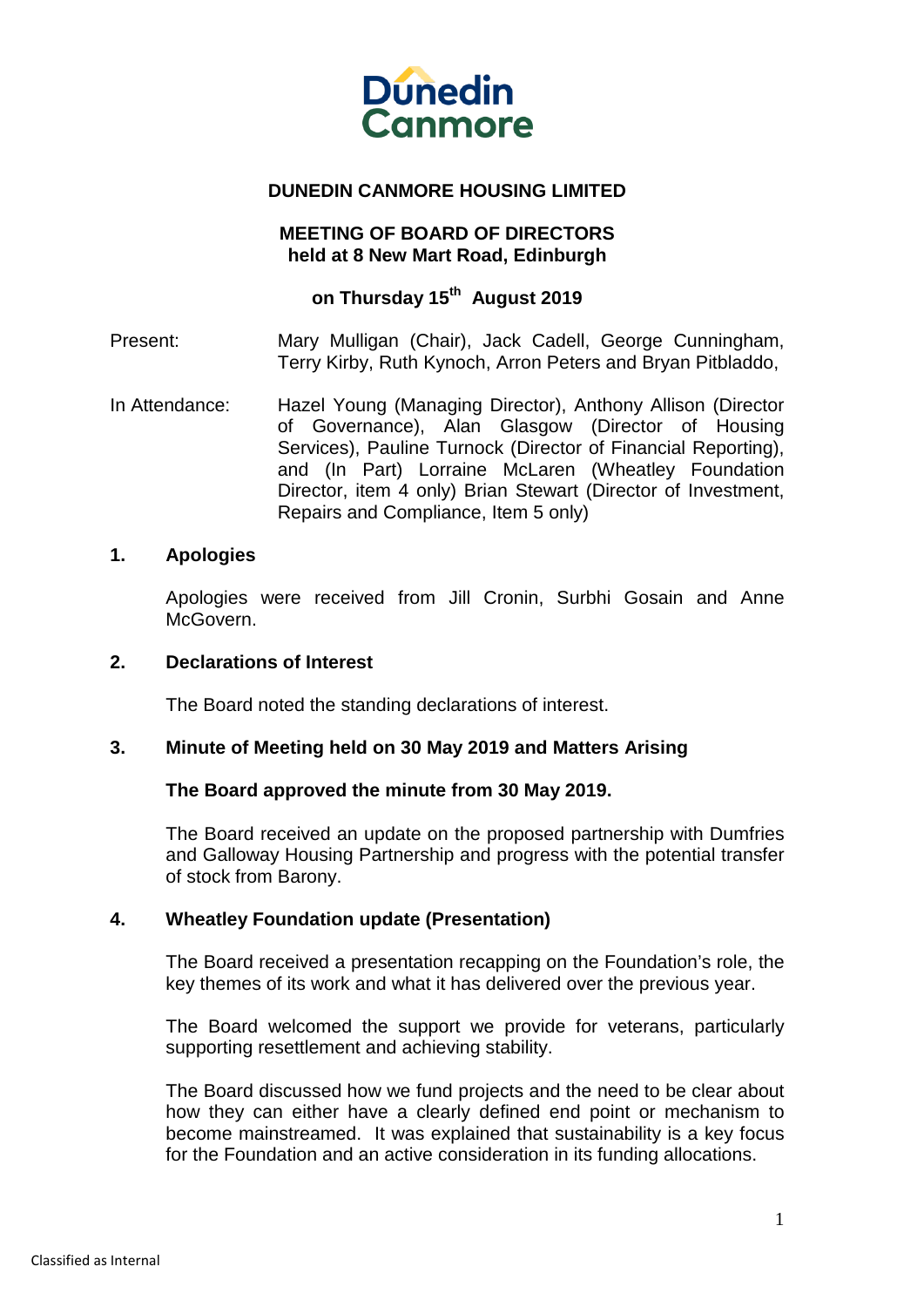The Board discussed the type of areas the Foundation plans to focus in the future. The Board recognised that whilst there will be a broad range of worthy causes, we need to be clear about what is appropriate for our remit.

## **Decided: The Board noted the content of the presentation**

# **5. Dunedin Canmore Five Year Asset Investment Plan**

The Board received a detailed outline of the proposed five year investment plan, in particular how we are evolving our planning process to factor in greater use of data analytics and more flexibility. It was further explained that the plan now more clearly carves out an additional budget specifically linked to tenant led priorities.

The Board strongly supported the tenant priority budget and the increase in tenants' ability to directly increase their level of choice and control. It was confirmed this was a small element of our wider strategic priority to increase the level of power and control for tenants.

The Board discussed potential changes in requirements relating to energy standards and climate change and how we have sufficient flexibility to respond to changes. It was confirmed that this is an active consideration in areas such as heating system 'carcases' and their ability to be flexible.

The Board discussed how our investment activity can lead to tangible benefits for tenants in areas such as energy costs. The Board further discussed how our investment will evolve in future as house designs more generally evolve.

**Decided: The Board approved Dunedin Canmore's 5 Year Asset Investment Programme.**

## **6. a) 2018/19 Financial Statements**

The Board received a summary of our draft 2018/19 financial statements, with all the variations from the year end management accounts explained.

The Board considered the financial statements and sought clarification in relation to the revaluation. The financial modelling approach which informs the valuation was explained to the Board, including the component inputs such as rent levels, repairs assumptions, investment plans and number of homes.

The Board sought an update on the movements in operational expenditure. It was explained that the changes related to depreciation, with a specific explanation given on the impact on lifecycle assumtpions movements on roofs

The Board sought further detail on the investment properties revaluation. It was confirmed that this, in part, was presented based on FRS 102 requirements and the valuation methodology for the properties was explained. It was confirmed the valuation methodology was different for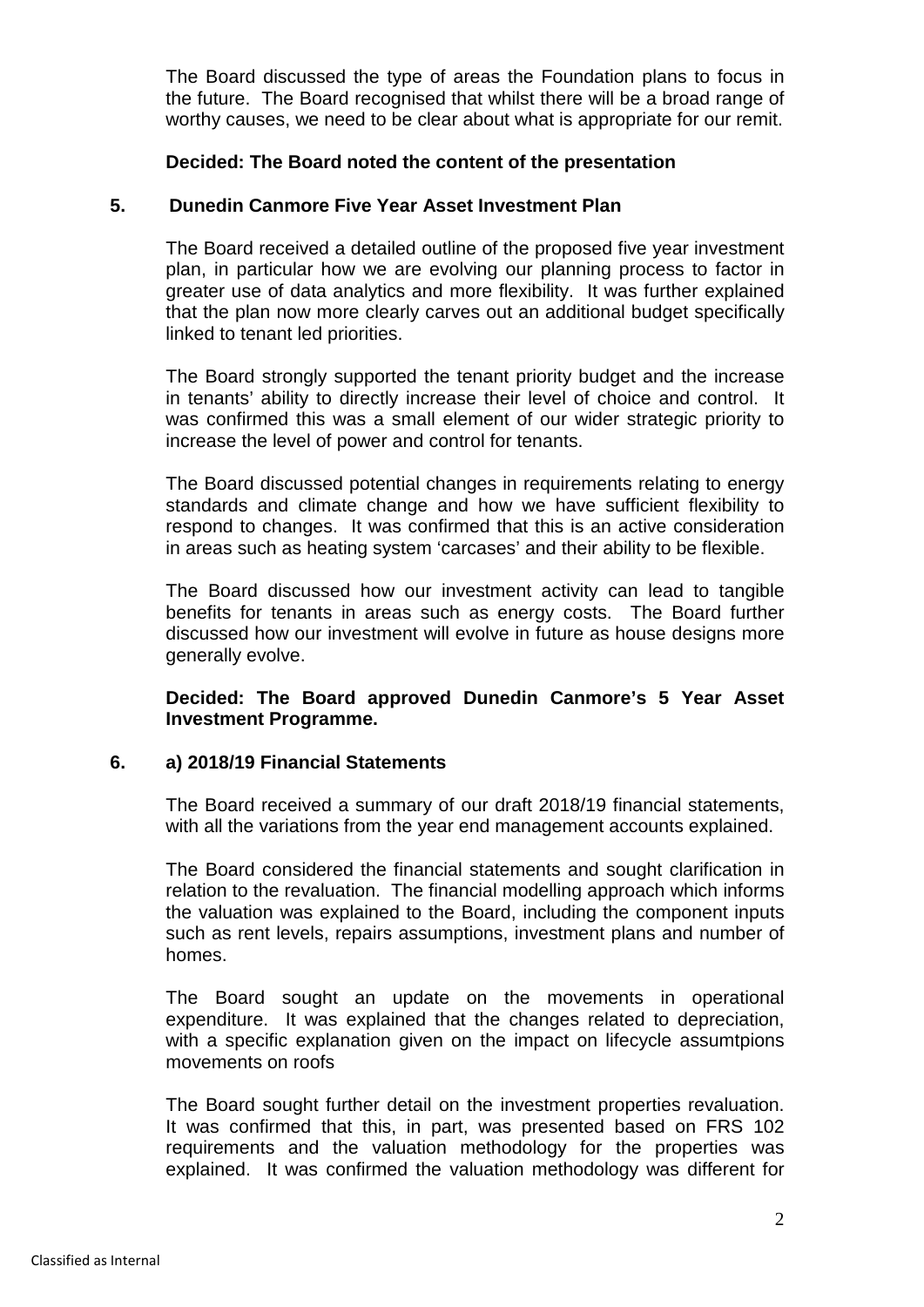Mid Market Rent ("MMR") properties and the significant change in our number of MMR properties inn year was a driver in the valuation change.

The Board discussed the pension position and its impact on employee cost.

# **Decided: The Board:**

- **1) Approved the 2018/19 financial statements;**
- **2) Confirmed the preparation of the financial statements using the going concern basis;**
- **3) Delegated authority to the Chair and Group Director of Finance to approve any non-material changes to the accounts; and**
- **4) Approved the letter of representation from the auditors, and noted the related letter of comfort from the Chief Executive.**

## **b) Annual Internal Audit Report and Assurance Statement 2018/19**

It was explained that the assurance statement underpinned the control framework in place in preparing the financial statements

**Decided: The Board noted the contents of this report along with the overall Annual Internal Audit opinion.**

# **7. Finance Report for the period to 30 June 2019**

The Board received a summary of financial performance for the year to date with the strong performance in relation to voids in particular highlighted.

The Board discussed the implications of absence levels. It was explained that the absences related to individuals requiring surgical treatment and not short term absences.

The Board discussed the financial positon of the hostel at length and it was agreed that a more detailed report on the hostel be brought back to a future meeting.

**Decided: The Board noted the management accounts for the period to 30 June 2019 and the full year forecast to 31 March 2020**

## **8. Governance update**

The arrangements for the upcoming AGM were set out to the Board as well as the review of compliance with the Rules

## **Decided: The Board:**

- **1) Approved the formal calling of the Annual General Meeting for Thursday 13 September 2019 at 19:00 to be held 8 New Mart Road, Edinburgh, EH14 1RL;**
- **2) Agreed to recommend the reappointment of Mary Mulligan and Terry Kirby;**
- **3) Noted the retiral of Surbhi Gosain; and**